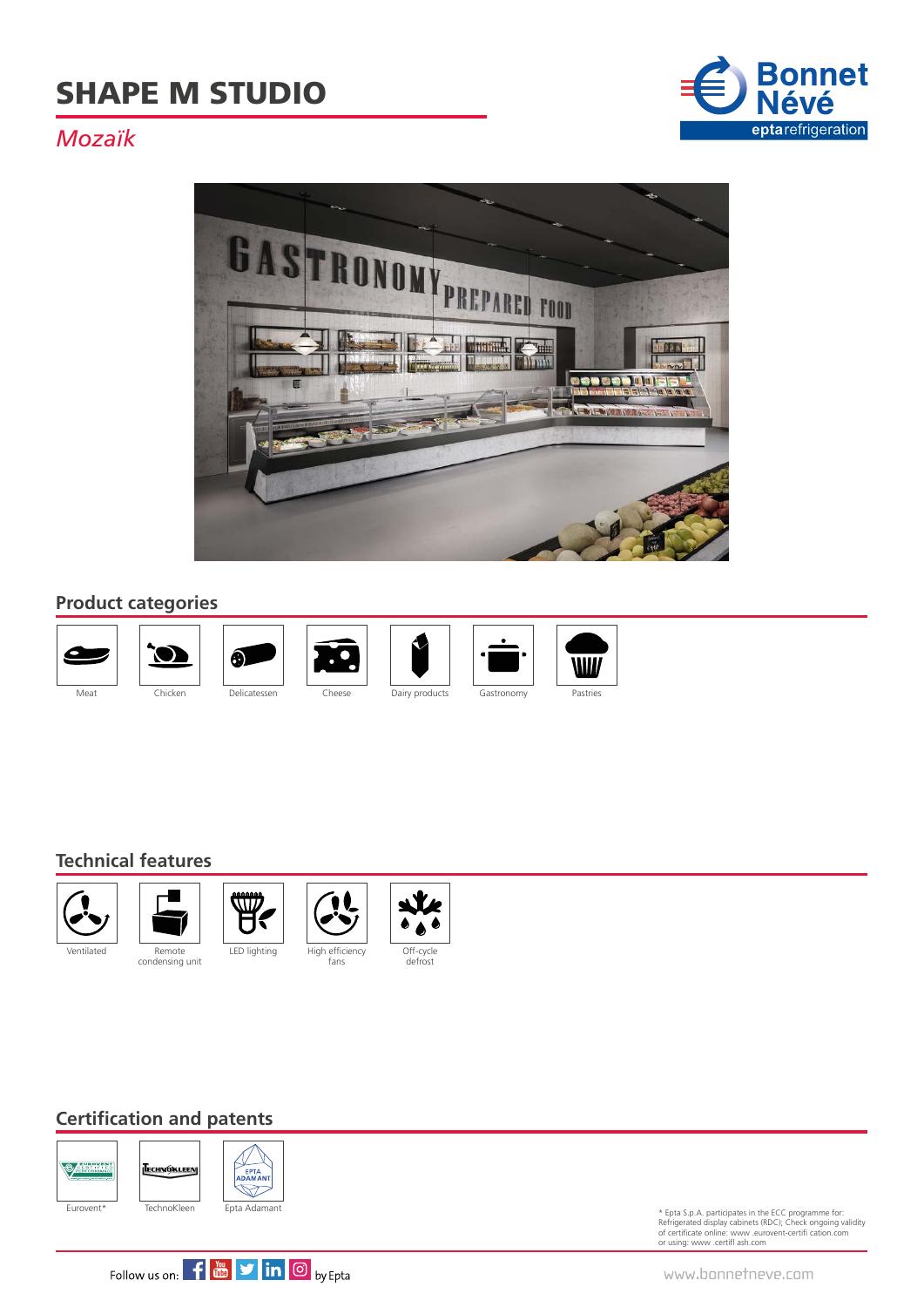# SHAPE M STUDIO

#### *Mozaïk*

## **Product range**



#### **Cross sections**



 $\frac{320}{10 \text{ kg/m}}$  $\frac{6}{2}$  $230$ 250 570 295 1105



DD LD ODF